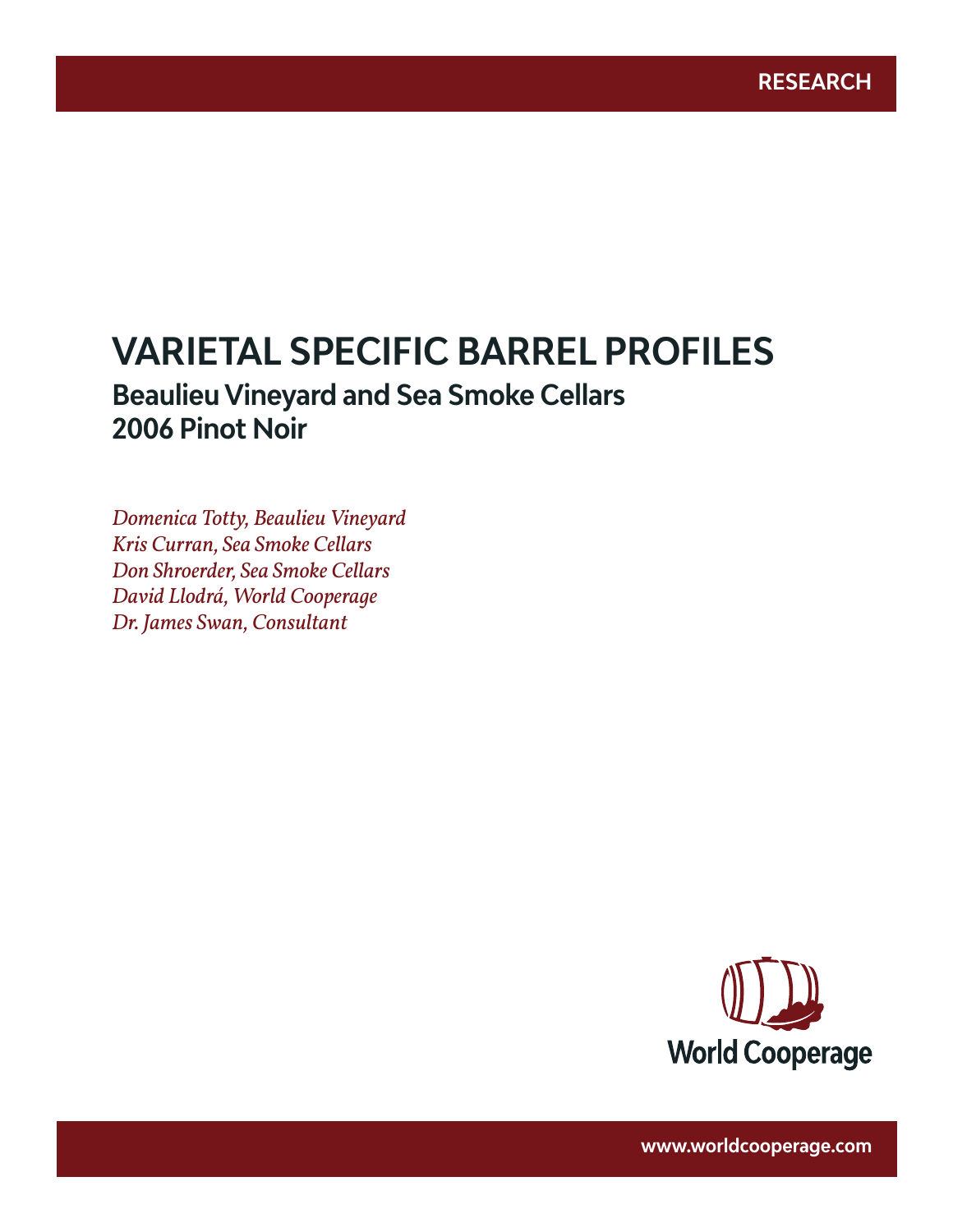#### **ABSTRACT**

Five French oak profiles that performed well with other varietals and had specific characteristics to complement Pinot noir wines were selected. These profiles were profiles 1, 27, 58, 78, and 80. Profiles 1, 27, and 80 are based on Burgundy style toasting and have been used for Chardonnay. Profiles 58 and 78 have been used in Merlot and other varietals when more toast is desired. The selection of these five French oak profiles will cover the different Pinot noir styles worldwide.

Two wineries from different wine regions of California were selected to do barrel experiments with this varietal. Beaulieu Vineyard aged a 2006 Pinot noir from Carneros for 6.5 months and Sea Smoke Cellars aged a 2006 Pinot noir from Santa Rita Hills for 5 months. Due to the difference of 1.5 months in the ageing period, different growing regions, and winemaking styles, the wines from Beaulieu Vineyard had higher concentrations of furfural than the wines from Sea Smoke. The other compounds extracted from oak were at low levels in both experiments with slight differences between wines.

The preliminary studies conducted on these Pinot noir wines showed a general preference for Profile 1 followed by Profiles 27 and 58. Profile 80 was preferred for Pinot noir wines with more body. During the 7th International Barrel Symposium both Pinot noir wines will be tasted and the preferences will be commented upon by the group of attendants.

# **INTRODUCTION**

While the elevation of wine aroma and flavor by oak is sought after in most wines for the complexity and increase in impact that it brings, no wine is more demanding or 'fussy' than Pinot noir. In the two experiments presented, an effort was made to find profiles that particularly suited Pinot noir and to learn more about the underlying chemistry and sensory relationships.

The experiments performed by Beaulieu Vineyard and Sea Smoke used the same range of profiles. These were five in number and were French oak profiles 1, 27, 58, 78, and 80, the latter being a modification of profile 27. They are illustrated in Figure 1.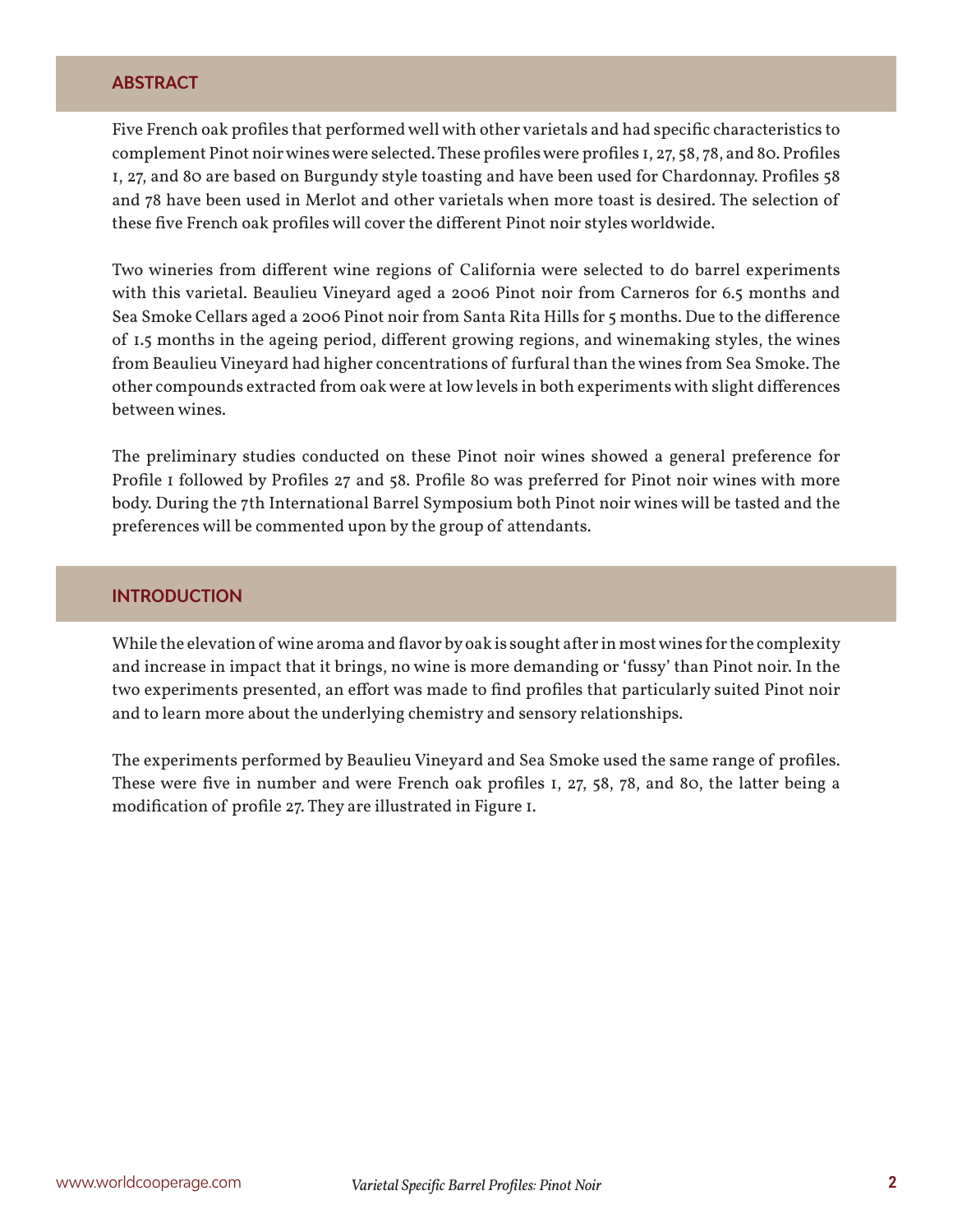Producer: Beaulieu Vineyard Year: 2006 Variety: Pinot Noir Vineyard: BV9 Crush Date: 9/25/2006

#### *Harvest Data*

Total Acidity: 7.7 Brix: 27.7 pH: 3.32 Prior to fermenting, added: DAP; Fermaid K Days of fermentation: 11 days Fermented with: Ruby.ferm

#### *Wine Analysis as of 12/8/2006*

Alcohol: 15.5% Total Acidity: 5.0 Volatile Acidity: 0.056 Free Sulfur Dioxide: 33 Total Sulfur Dioxide: 57 pH: 3.87 Residual Sugar: dry

### **OAK DATA**

Source: French oak

#### **TRIAL EXECUTION**

Sample Size: 4 barrels per variable Oak Contact Time: 6.5 months Bottling Date: 04/19/2007

#### **THE TRIAL**

Profile 01 Profile 27 Profile 58 Profile 78 Profile 80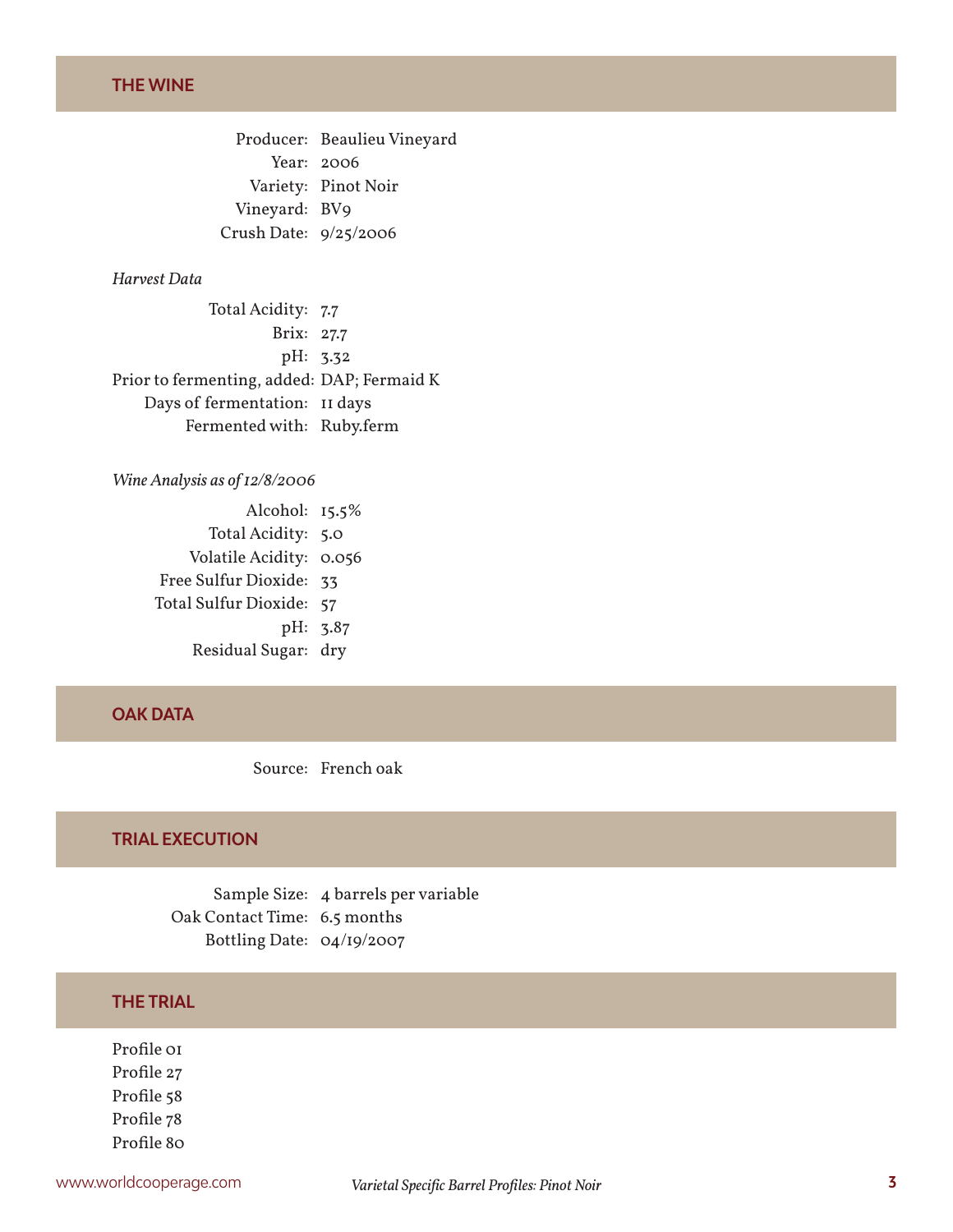# **THE WINE**

|                      | Producer: Sea Smoke Cellars |
|----------------------|-----------------------------|
|                      | Year: $2006$                |
|                      | Variety: Pinot Noir         |
|                      | Vineyard: Sea Smoke         |
| Crush Date: 10/10/06 |                             |

#### *Harvest Data*

Total Acidity: 0.75 Brix: 26.2 pH: 3.35 Prior to fermenting, added: Color Pro at 50 $\mathrm{m}$ l/ton and SO $_{_2}$  at 50 $\mathrm{ppm}$ Days of fermentation: 32 days Fermented with: BRL 97, ML added after RS dry

#### *Wine Analysis*

| Alcohol: 15.2                |          |
|------------------------------|----------|
| Total Acidity: 0.69          |          |
| Volatile Acidity: 0.61       |          |
| Free Sulfur Dioxide: 35 ppm  |          |
| Total Sulfur Dioxide: 75 ppm |          |
|                              | pH: 3.48 |
| Residual Sugar: 0.06mg/100ml |          |

#### **OAK DATA**

Source: French oak

# **TRIAL EXECUTION**

Sample Size: 4 barrels per variable Oak Contact Time: 5 months Bottling Date: 04/26/2007

# **THE TRIAL**

Profile 01 Profile 27 Profile 58 Profile 78 Profile 80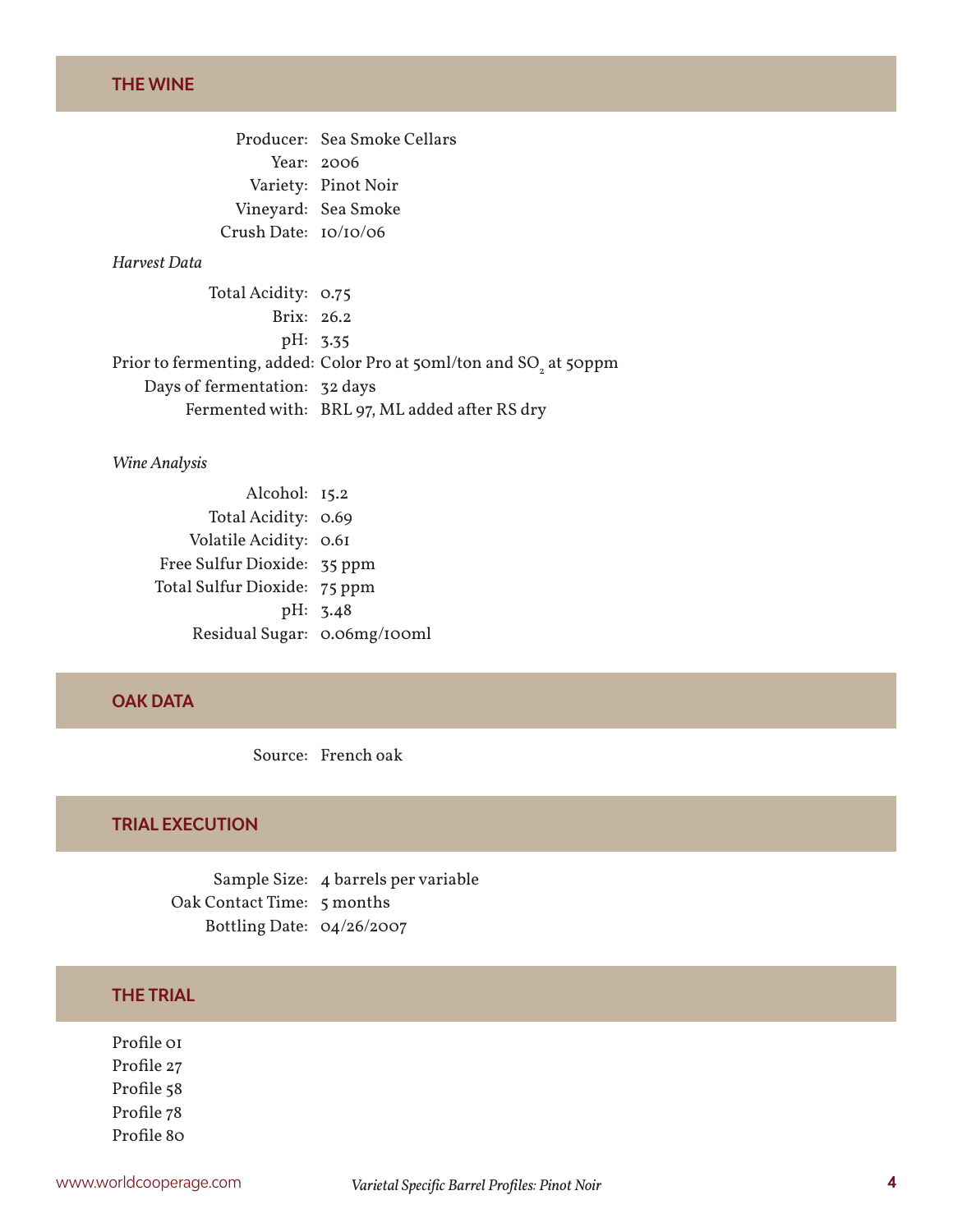# **RESULTS AND DISCUSSION**



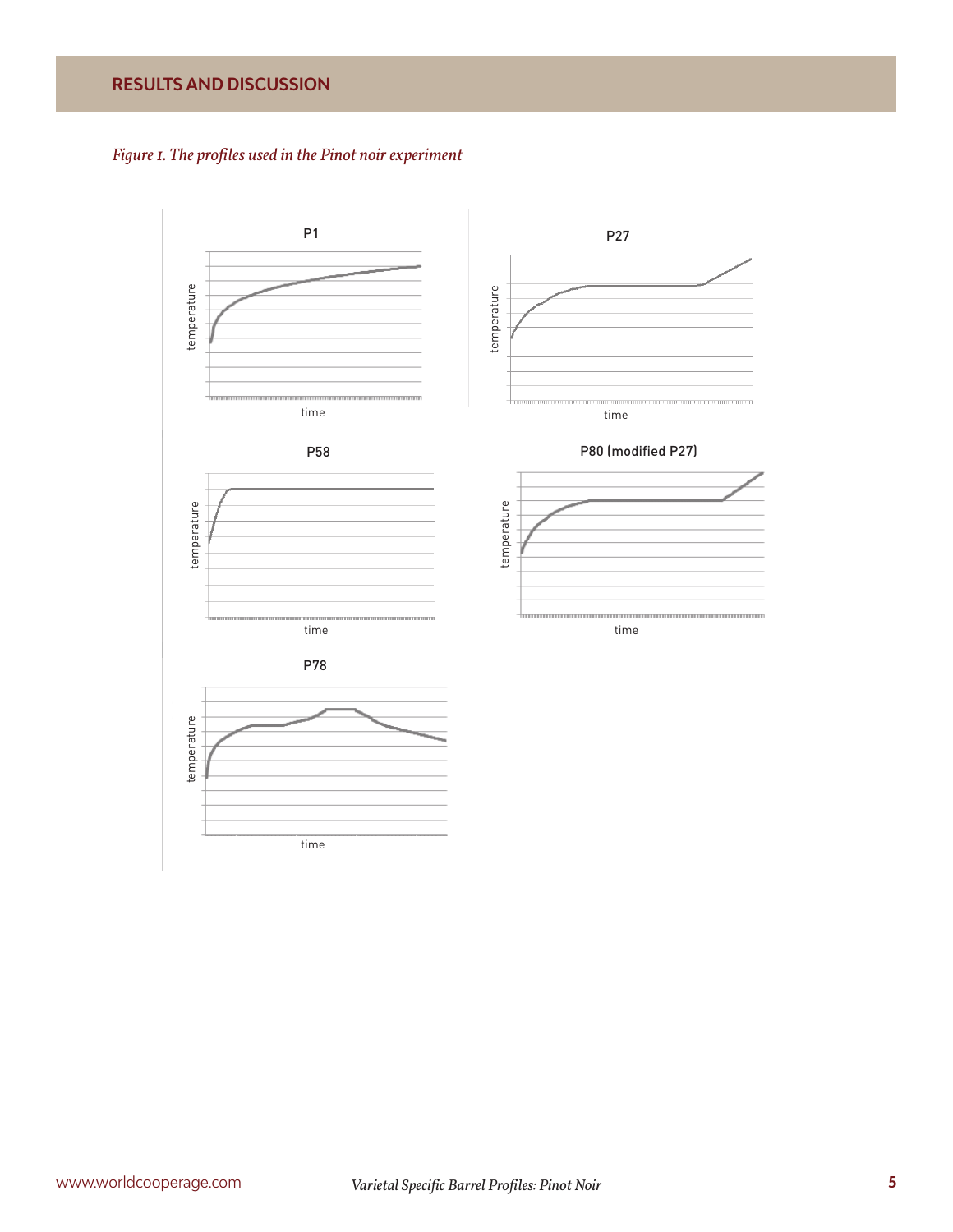#### *Part 1. Beaulieu Vineyard Pinot Noir Experiment*

The samples were assessed by chemical analysis of the wood extractives and selected wine phenolics. The chemical analysis is shown in Table 1.

| Table 1: Chemical analysis of the Beaulieu Vineyard samples (in mgL-1) |                |       |       |       |       |
|------------------------------------------------------------------------|----------------|-------|-------|-------|-------|
| Compound                                                               | P <sub>1</sub> | P27   | P58   | P78   | P80   |
| Tannin breakdown compounds                                             |                |       |       |       |       |
| Gallic acid 49.16                                                      |                | 19.57 | 19.54 | 21.18 | 20.17 |
| Ellagic acid 0.66                                                      |                | 0.42  | 0.02  | 0.26  | 0.19  |
| Hemicellulose caramelization compounds                                 |                |       |       |       |       |
| Furaneol 0.60                                                          |                | 0.26  | 0.17  | 0.15  | 0.12  |
| 5-Hmf 3.61                                                             |                | 1.43  | 1.44  | 1.14  | 1.33  |
| 5-Methyl furfural                                                      | 1.03           | 0.40  | 0.45  | 0.48  | 0.45  |
| Furfural                                                               | 6.17           | 3.11  | 2.87  | 3.35  | 2.87  |
| Wine phenolics                                                         |                |       |       |       |       |
| Protocatechuic acid                                                    | 2.79           | 1.05  | 1.26  | 1.45  | 1.24  |
| Epicatechin                                                            | 164.19         | 66.80 | 64.49 | 74.82 | 70.72 |
| Chlorogenic acid                                                       | 0.01           | 1E-36 | 0.02  | 0.03  | 0.02  |
| Caffeic acid                                                           | 15.65          | 5.96  | 7.05  | 7.03  | 6.80  |
| Myricetin                                                              | 6.13           | 2.86  | 2.05  | 2.26  | 2.18  |
| Quercetin 14.27                                                        |                | 5.91  | 5.94  | 6.19  | 6.15  |
| Lignin degradation compounds                                           |                |       |       |       |       |
| Vanillic acid 6.84                                                     |                | 3.00  | 2.70  | 2.78  | 2.74  |
| Syringic acid                                                          | 18.70          | 7.71  | 7.62  | 8.29  | 7.71  |
| Vanillin                                                               | 0.44           | 0.32  | 0.21  | 0.20  | 0.24  |
| Syringaldehyde                                                         | 1.44           | 0.74  | 0.74  | 0.76  | 0.69  |
| Coniferaldehyde                                                        | 0.10           | 0.05  | 0.03  | 0.03  | 0.03  |
| Smoke phenolics                                                        |                |       |       |       |       |
| Phenol                                                                 | 0.11           | 0.07  | 0.18  | 0.11  | 0.20  |
| Guaiacol                                                               | 0.01           | 0.01  | 0.02  | 0.02  | 0.01  |
| $m/p$ -Cresol                                                          | 1E-36          | 1E-36 | 0.06  | 1E-36 | 1E-36 |
| o-Cresol                                                               | 1E-36          | 1E-36 | 1E-36 | 0.04  | 1E-36 |
| 4-methyl guaiacol                                                      | 0.01           | 0.02  | 0.01  | 0.03  | 0.01  |
| 4-ethyl phenol                                                         | 0.03           | 0.03  | 1E-36 | 0.02  | 1E-36 |
| 4-ethyl guaiacol 0.01                                                  |                | 0.02  | 1E-36 | 0.01  | 0.01  |
| Oak lactones                                                           |                |       |       |       |       |
| Trans-lactone                                                          | 0.082          | 0.049 | 0.04  | 0.027 | 0.044 |
| Cis-lactone                                                            | 0.119          | 0.078 | 0.068 | 0.055 | 0.095 |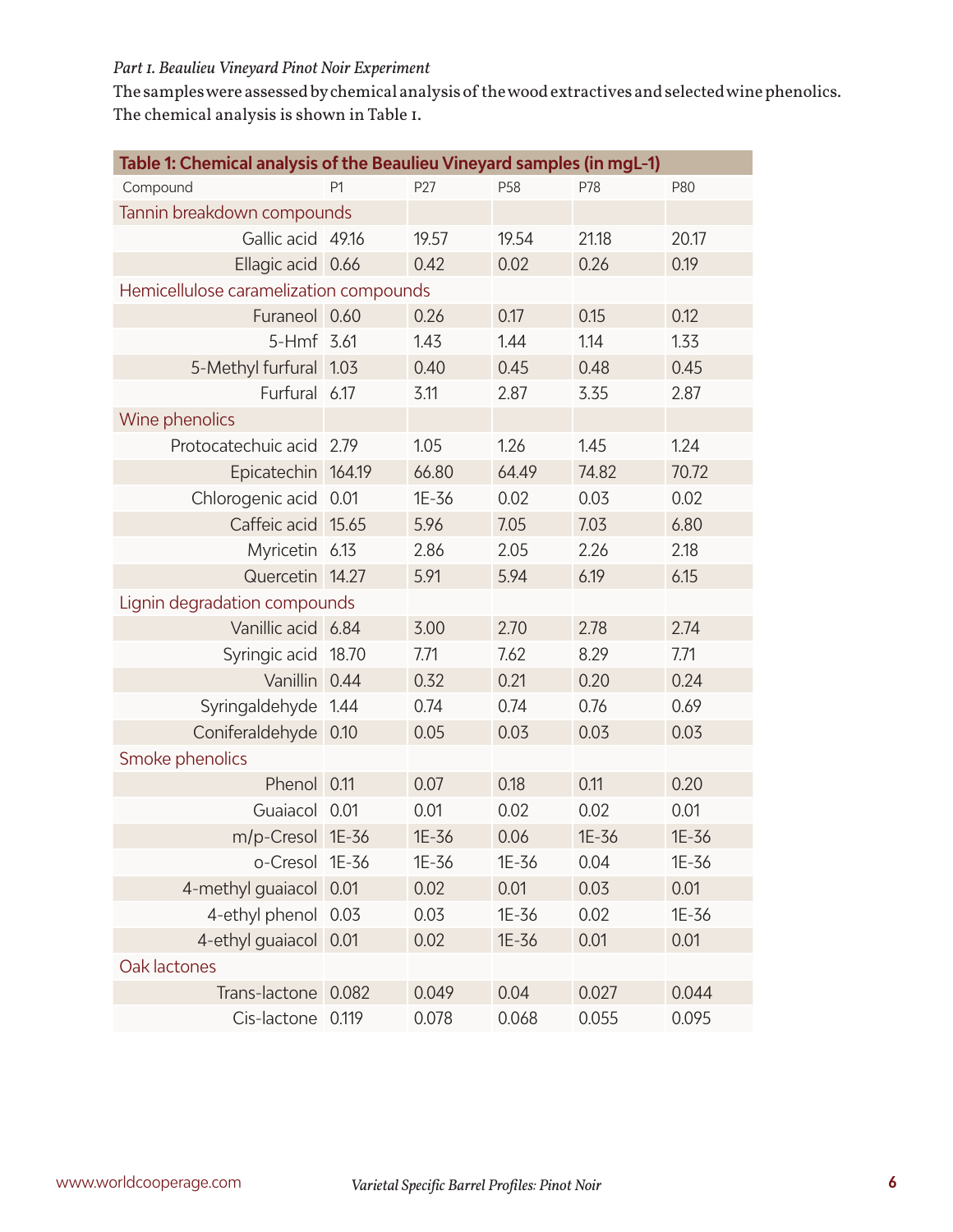The technique of Principal Components Analysis (PCA) was used to simplify the data shown by capturing its essential features in two dimensions (e.g. as a chart) and is shown in Figure 2. In this technique, each sample has its own location on the chart depending upon how much of each extractive it contains. The samples are shown as small barrels. Some of the compounds that were analyzed are shown as black arrows (vectors).



#### *Figure 2. PCA evaluation of the major findings from Table 1, chemical analysis of the extractives from each profile*

Inspection of Figure 2 shows that profile 1, the oldest and the only water bent profile, is more distant from the newer ones. Profiles 27 to 80 are close together and therefore show a higher degree of similarity. The newer profiles form a fairly discrete group in the left two quadrants. Profile 80, which was a modified profile 27, is slightly higher in smoke due to the additional toasting time. The broad arrows in the left quadrants show how the profiles develop from spice through sweet smoke before the smoke starts to dissipate.

#### *Part 2. The Sea Smoke Pinot Noir Experiment*

As already mentioned, the experiments conducted by Beaulieu Vineyard and Sea Smoke used the same range of profiles. These were five in number and were profiles 1, 27, 58, 78, and 80.

It will also be shown that there are clear similarities between the results of the two experiments, whilst each retains subtle differences that contribute to the uniqueness of the two wines.

The results of the chemical analysis are shown in Table 2. Results are in mgL-1, i.e. parts per million in the wine on an 'as-is' basis.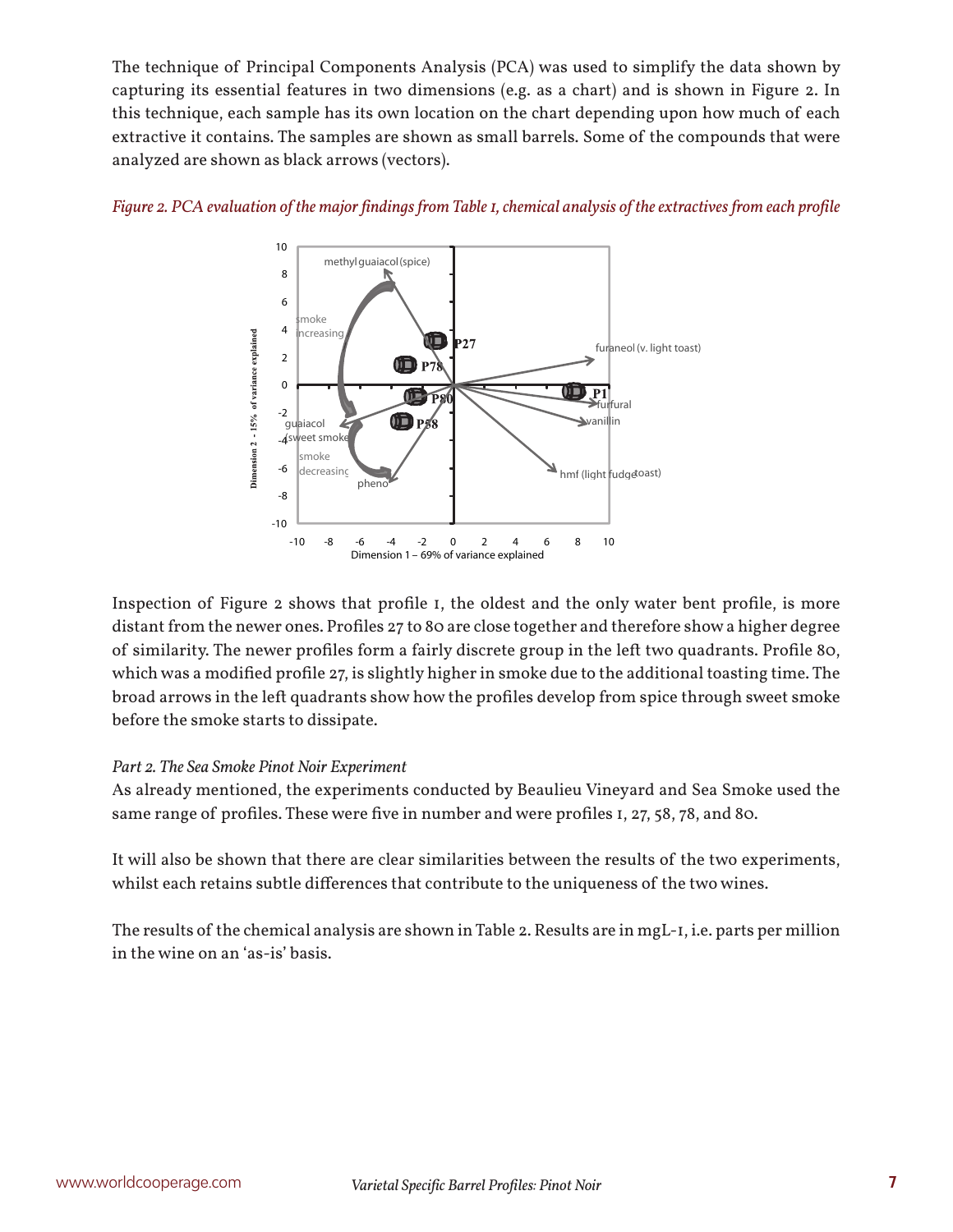| Table 2: Chemical analysis of the Sea Smoke samples (in mgL-1) |                |        |        |        |       |
|----------------------------------------------------------------|----------------|--------|--------|--------|-------|
| Compound                                                       | P <sub>1</sub> | P27    | P58    | P78    | P80   |
| Tannin breakdown compounds                                     |                |        |        |        |       |
| Gallic acid 30.52                                              |                | 29.71  | 29.34  | 29.14  | 29.13 |
| Ellagic acid                                                   | 0.68           | 0.65   | 0.88   | 0.80   | 0.82  |
| Hemicellulose caramelization compounds                         |                |        |        |        |       |
| Furaneol 0.59                                                  |                | 0.60   | 0.58   | 0.49   | 0.49  |
| 5-Hmf                                                          | 0.91           | 1.13   | 0.80   | 0.70   | 1.01  |
| 5-Methyl furfural                                              | 0.45           | 0.40   | 0.48   | 0.43   | 0.41  |
| Furfural                                                       | 2.17           | 1.12   | 2.50   | 2.34   | 1.74  |
| Wine phenolics                                                 |                |        |        |        |       |
| Protocatechuic acid                                            | 1.89           | 1.69   | 1.58   | 1.51   | 1.63  |
| Epicatechin                                                    | 104.59         | 101.10 | 100.84 | 100.78 | 96.42 |
| Chlorogenic acid                                               | 0.10           | 0.09   | 0.08   | 0.05   | 0.06  |
| Caffeic acid                                                   | 5.25           | 5.10   | 5.26   | 5.11   | 4.90  |
| Myricetin                                                      | 1.01           | 0.96   | 1.09   | 1.16   | 1.13  |
| Quercetin                                                      | 4.98           | 4.73   | 5.34   | 5.21   | 4.47  |
| Lignin degradation compounds                                   |                |        |        |        |       |
| Vanillic acid                                                  | 2.51           | 2.43   | 2.49   | 2.56   | 2.62  |
| Syringic acid                                                  | 10.20          | 9.75   | 9.87   | 9.89   | 9.66  |
| Vanillin                                                       | 0.28           | 0.29   | 0.27   | 0.16   | 0.25  |
| Syringaldehyde                                                 | 0.91           | 1.11   | 0.92   | 1.01   | 1.11  |
| Coniferaldehyde                                                | 1.83           | 1.98   | 1.71   | 1.94   | 1.76  |
| Sinapaldehyde                                                  | 0.01           | 1E-36  | 1E-36  | 1E-36  | 1E-36 |
| Smoke phenolics                                                |                |        |        |        |       |
| Phenol                                                         | 1E-36          | 0.07   | 0.15   | 0.13   | 0.04  |
| Guaiacol                                                       | 0.02           | 0.01   | 0.01   | 0.01   | 1E-36 |
| m/p-Cresol 1E-36                                               |                | 1E-36  | 0.25   | 0.04   | 0.20  |
| o-Cresol 1E-36                                                 |                | 1E-36  | 0.04   | 1E-36  | 1E-36 |
| 4-methyl quaiacol                                              | 0.01           | 0.01   | 0.04   | 0.02   | 0.02  |
| 4-ethyl phenol                                                 | $1E-36$        | 1E-36  | 0.04   | 0.05   | 1E-36 |
| 4-ethyl guaiacol 1E-36                                         |                | 0.01   | 1E-36  | 0.02   | 0.03  |
| Oak lactones                                                   |                |        |        |        |       |
| Trans-lactone                                                  | 0.032          | 0.052  | 0.047  | 0.044  | 0.029 |
| Cis-lactone                                                    | 0.075          | 0.068  | 0.033  | 0.056  | 0.136 |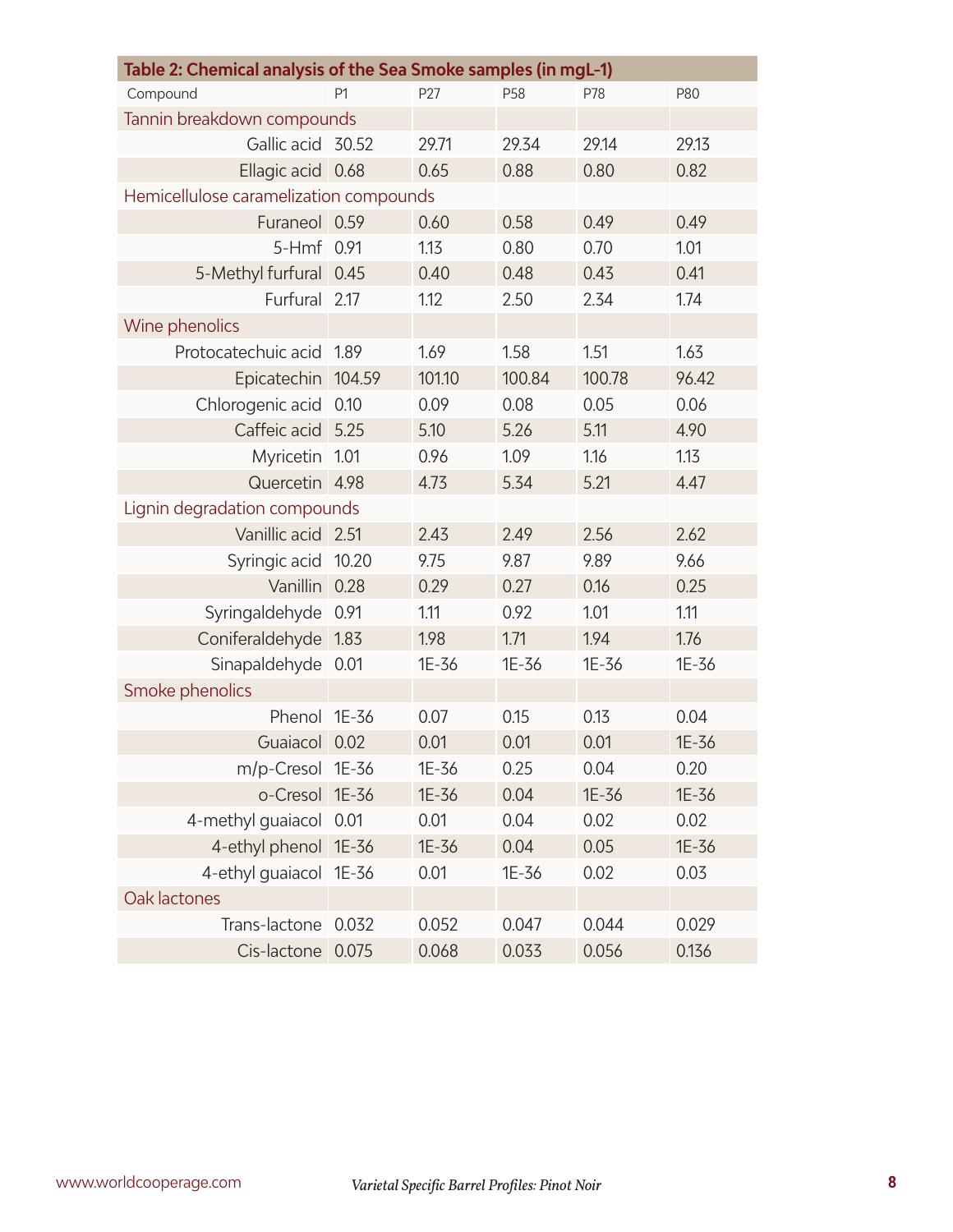Once again, Principal Components Analysis (PCA) was used to simplify the data shown by capturing its essential features in two dimensions (e.g. as a chart) which is shown in Figure 6. In this technique each sample (wines from the profiled barrels) has its own location on the chart, depending upon how much of each extractive it contains. The samples are shown as small barrels. Some of the compounds that were analyzed are shown as black arrows.



#### *Figure 3. PCA evaluation of the major findings from Table 2, chemical analysis of the extractives from each profile*

Inspection of Figure 3 shows that it is remarkably similar to the Beaulieu Vineyard results in Figure 2. However, the samples are more widely distributed vertically (i.e. in Dimension 2) and indeed Dimension 2 accounts for 33% of the information in the chemical analysis—compared to only 15% in Figure 2 in the Beaulieu Vineyard set. When the gray 'attribute' lines are examined, it can be seen that profile I is characterized by vanillin, furaneol, and hmf as before, but not to the same extent by furfural. Therefore, it can be assumed that the wine from profile 1 in this set will have less heavy toast style than profile 1 in the Beaulieu Vineyard set.

#### *Part 3. Data Comparison of Sea Smoke and Beaulieu Vineyard Chemical Analysis*

Because the Sea Smoke Pinot noir had only 5 months of oak contact time and the Beaulieu Vineyard had 6.5 months, it was expected to see less concentration of chemical compounds in the Sea Smoke wine. The following bar charts for the main chemical markers have been plotted putting each profile from each winery side by side.

In Figure 4, each profile has been labeled with the initials of the winery prior to the profile number. The largest difference in furfural is observed in profile 1. Beaulieu Vineyard's profile 1 has the highest level of furfural of all the samples and overall the level of furfural is always lower in the Sea Smoke wine. The most significant differences between experiments for furfural are for profiles 1 and 27. The remaining profiles show only slightly lower levels in the Sea Smoke Pinot noir.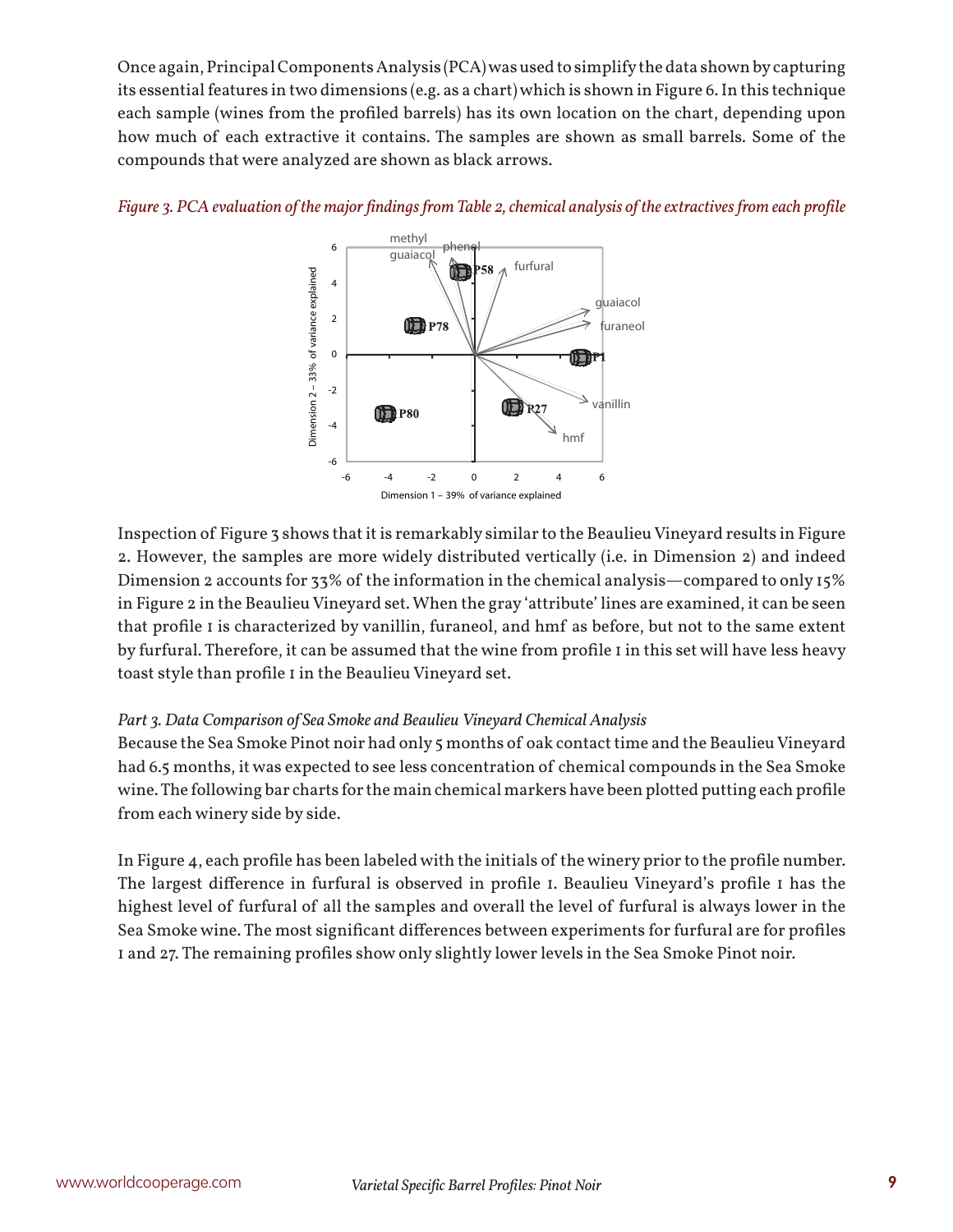

# *Figure 5. Vanillin (in mgL-1)*



# *Figure 6. Guaiacol (in mgL-1)*